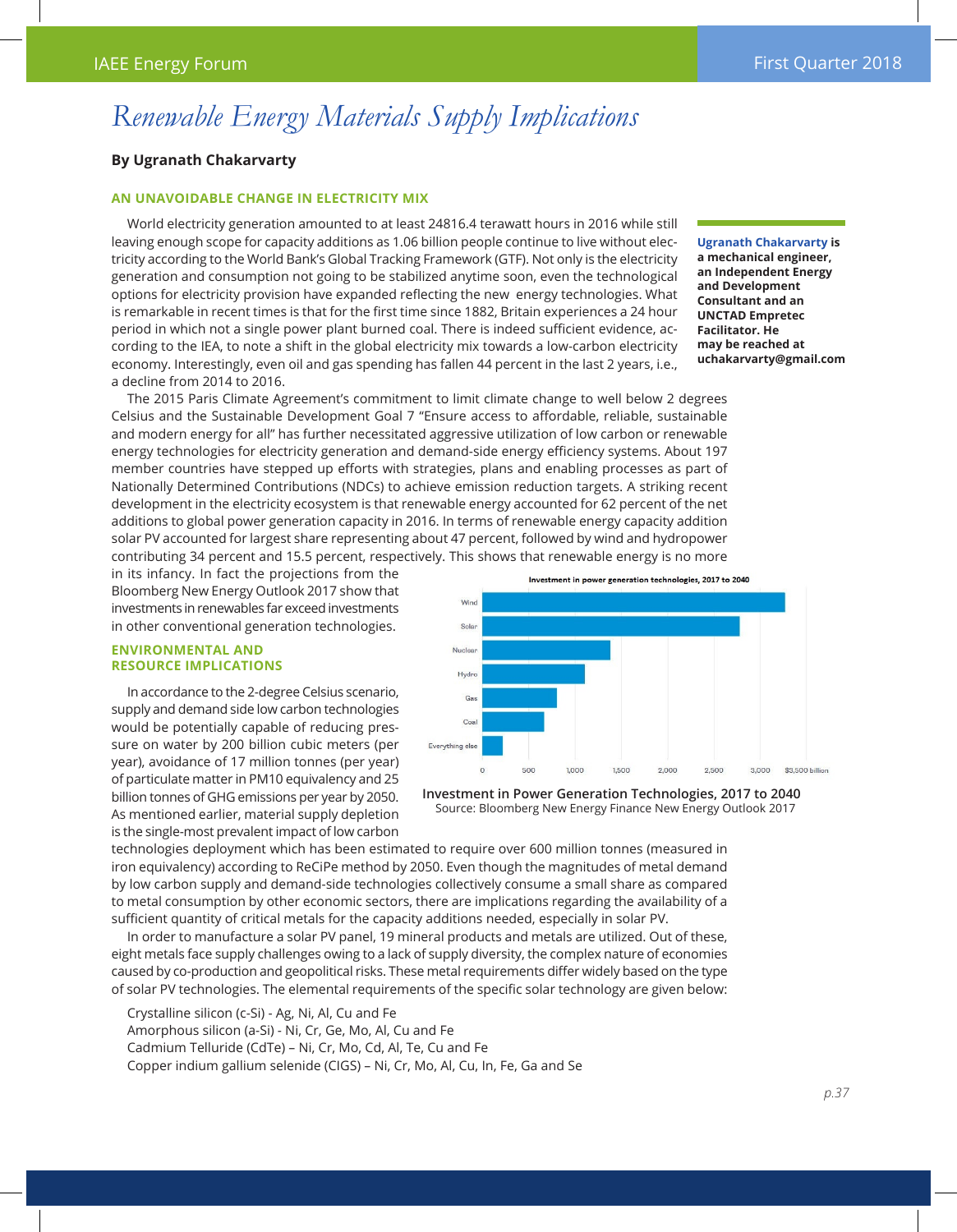Depending on the solar PV technology, there are a number of different element/metal(s) which in turn are derived from a diverse set of ore bodies. Out of the 15 to 20 ores that cater to a range of industrial applications, there are 8 ore bodies which supply the elemental needs of solar PV technologies. These ore bodies are gold ore, nickel ore, chromium ore, molybdenum ore, zinc ore, copper ore, aluminum ore and Iron ore.

# **Energy Security implications of renewable energy technologies**

A key feature of renewables is the usage of rare earth metals. These metals are critical to the renewable energy technology manufacturing value chain. The name "rare earth" is a consequence of seeming scarcity in 18<sup>th</sup> century in an ore first discovered near Ytterby, Sweden. However it is the availability of economically extractable concentrations that makes them rare.

 Like the oil embargo in the 1970s, there is high risk of other embargos driven by changes in development models, innovation and discovery of resource availability. Even if the cartelization of these critical materials is not as influential as the OPEC phenomenon, the ambitious renewable energy use resulting from many nations pursuing renewable technologies, raises the need for caution on the part of consumers of these materials. For example, the materials used for renewable energy technologies are common to other sectors such as consumer products and defense. This poses a potential for competition as well. Rare earth materials such as dysprosium, neodymium, terbium, europium and yttrium are often critical components of renewable energy hardware. Therefore, in order to maintain a conflict-free sustainable development of global renewable energy it is essential to ensure that the OPEC phenomenon does not repeat in the form of cartelization of these rare earth metals. Application of rare earths in almost all modern technologies today, including the next generation of power generation, makes them a critical parameter when considering global renewable energy development.

In terms of all minerals and metals utilized in the solar value chain, the adjacent listing indicates those which are considered critical in nature, i.e., ones which face supply risk issues.

Copper (wiring, thin film solar cells) Critical material<br>
(solar cells) Critical material<br>
Critical material Lead (batteries) Phosphate rock (phosphorus) Silica (solar cells) Iron ore (steel) Titanium dioxide (solar panels)

(solar cells) and increase contracts contract cells (solar cells) Selenium (solar cells) Critical material Critical material Molybdenum (photovoltaic cells) Cadmium (thin film solar cells) Tellurium (solar cells) Critical material Gallium (solar cells) Critical material Critical material Metallurgical coal (used to make steel) Silver (solar panels) Silver Critical material Germanium Critical material Tin Arsenic (gallium arsenide semiconductor chips Critical material Bauxite (aluminium) Critical material Boron minerals (semiconductor chips) Critical material

In fact the use of critical materials is not limited to solar, but also other forms of clean technologies like wind, vehicles, lighting and phosphors. The use of neodymium and dysprosium is essential to make powerful generators used in wind technologies. Neodymium and dysprosium also find use in making motors for vehicles. In order to make Li-ion batteries for plug-in-hybrid electric vehicles, lithium and cobalt are a critical material requirement. Hybrid electric vehicle using NiMH batteries make use of rare earths such as cerium, lanthanum, neodymium and praseodymium. In order to make fuel cells, critical materials such as yttrium, platinum, palladium and some other platinum group materials

 *Source: Mining for Clean Energy, Clean Energy Canada 2017*

are required as catalysts and separators. Lighting (solid state and fluorescent) use rare earths such as yttrium, cerium, lanthanum, europium and terbium as part of the phosphors.

### **Reserves and Production scenario**

Historically, Brazil and India were the primary sources of the world's rare earths found in placer sand deposits until 1948. After the discovery of monazite in large veins of earth in South Africa around the 1950s, it emerged as the dominant supplier of world's rare earths. The U.S. became a leading source from 1960s to 1980s after the Mountain Mine began processing in California. From 1990s onwards, China became the dominant source of the world's rare earth materials with a share of over 90 percent.

It is worth looking at the major countries with reserves of rare earths as well as the production trends in order to address the security of supplies for renewable energy technology deployment. In many cases countries with large production capacities hold high reserves while some countries have low production and high reserves. This points towards possibility of large producers of rare earths exhausting their domestic reserves while those holding on to lower production but having large reserves